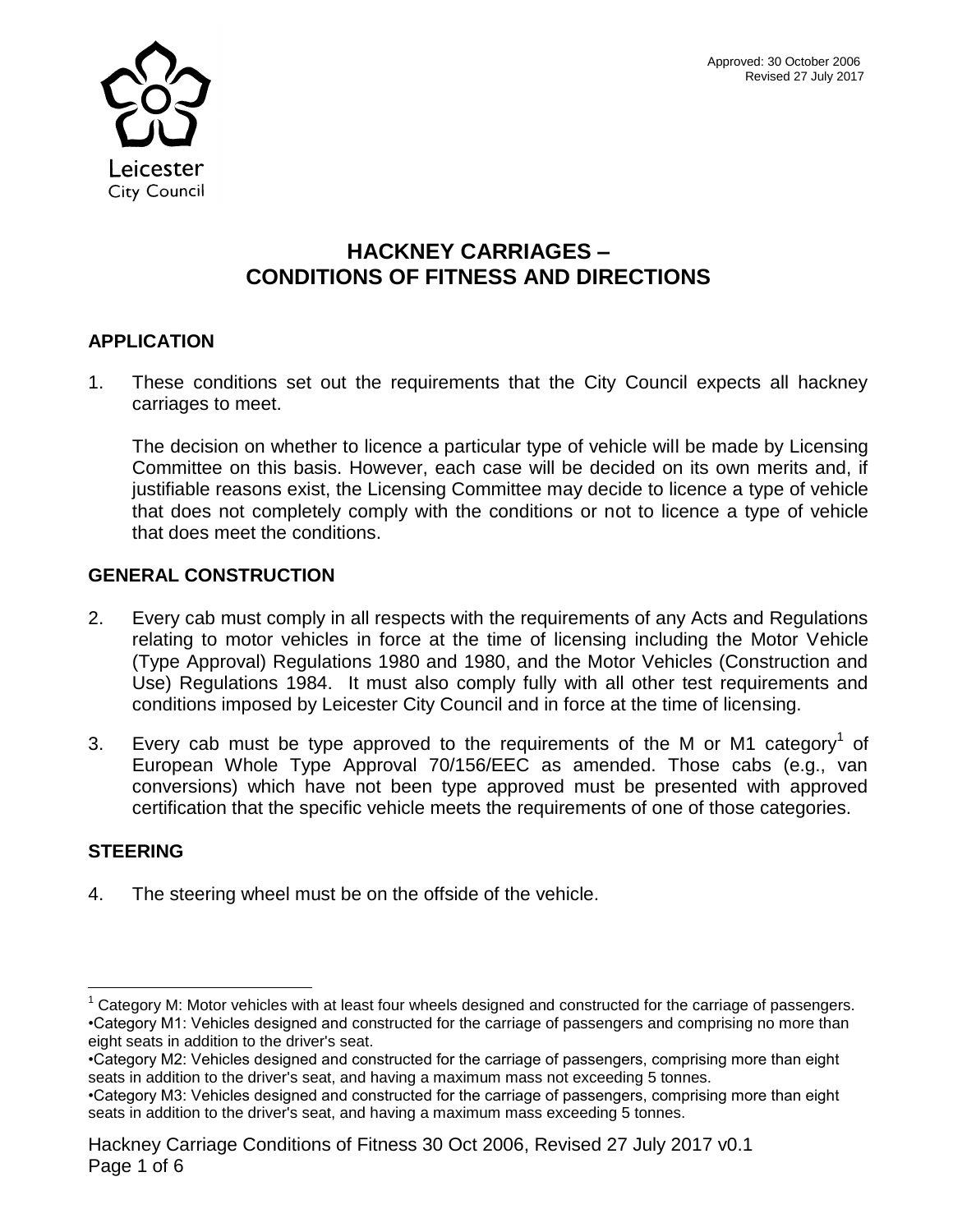## **BRAKING SYSTEM**

5. All vehicles must be fitted with an ABS braking system.

## **FUEL TANKS**

6. A device must be provided by means of which the supply of fuel to the engine may be immediately cut off. Its situation together with the means of operation and "off" position must be clearly marked on the outside of the vehicle. In the case of an engine powered by LPG, hydrogen or petrol the device must be visible and readily accessible at all times from the outside of the vehicle. In the case of an electric only powered vehicle this requirement does not apply.

### **ENGINE EMISSIONS**

7. Engine emissions must meet a minimum of Euro 4 standard.

## **INTERIOR LIGHTING**

8. Adequate lighting must be provided for the driver and passengers. Separate lighting controls for both passengers and driver must be provided. In the case of the passengers compartment an illuminated control switch must be fitted in an approved position. Lighting must also be provided at floor level to every passenger door and be actuated by the opening of those doors.

### **ELECTRICAL EQUIPMENT**

9. Any additional electrical installation to the original equipment must be adequately insulated and be protected by suitable fuses.

### **FIRE APPLIANCES**

10. An appliance for extinguishing fire must be carried in such a position as to be readily available for use and such appliances must be independently certified that they are manufactured to meet the requirements of BS EN3 1996 and have a minimum fire rating of 5a and 34b.

### **BODY DESIGN**

- 11. The body must be of the fixed head type with a partially glazed partition glazed partition separating the passenger from the driver.
- 12. a) Outside dimensions:
	- (i) The overall width of the vehicle exclusive of driving mirrors must not exceed 1.845 metres.
	- (ii) The overall length must not exceed 5 metres.

Hackney Carriage Conditions of Fitness 30 Oct 2006, Revised 27 July 2017 v0.1 Page 2 of 6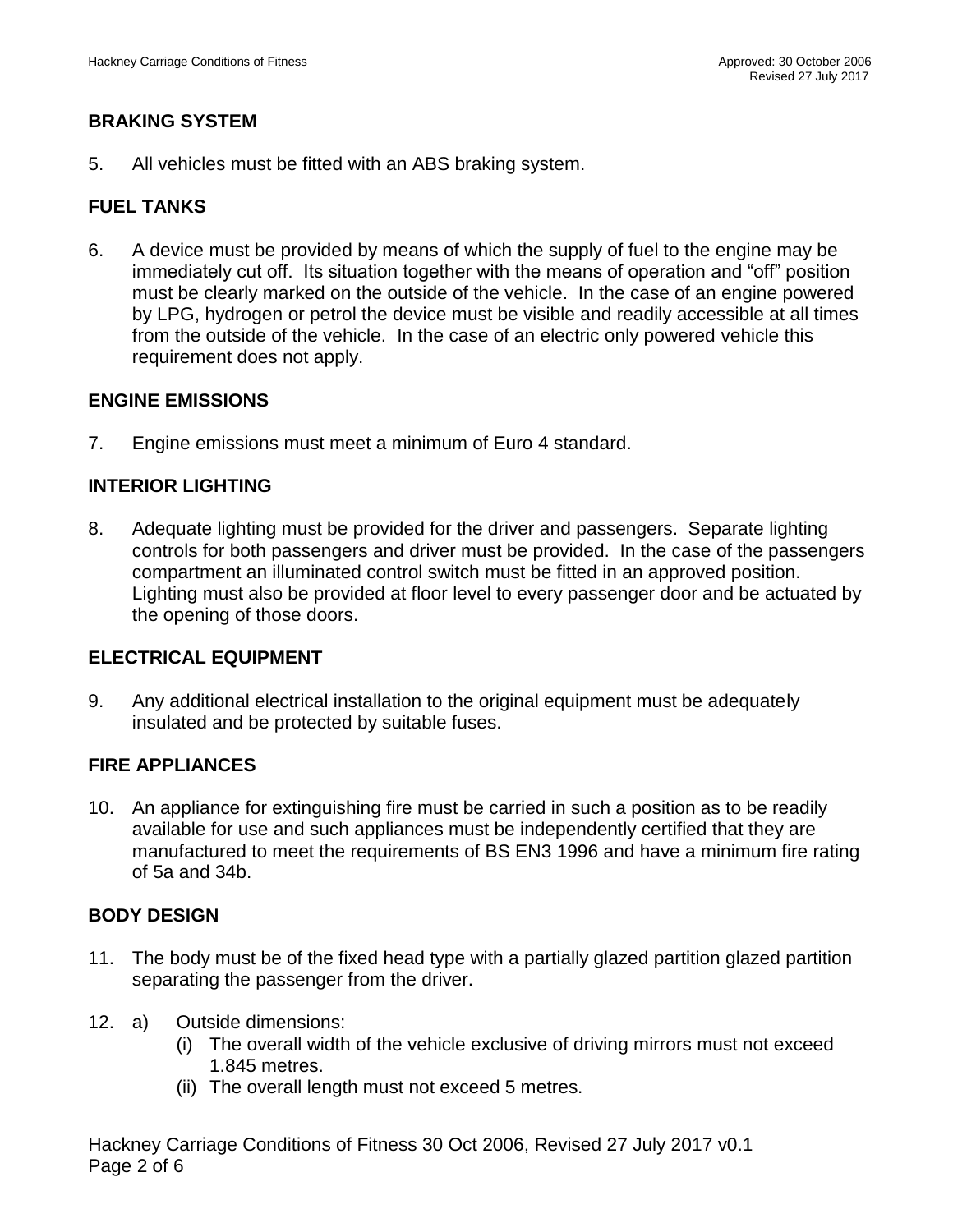- b) Inside dimensions of passengers compartment:
	- (i) The vertical distance between the point of maximum deflection of the seat cushion when a passenger is seated to the roof immediately above the point must not be less than 96.5 centimetres.
	- (ii) The width across the rear seat cushion must not be less than 1.07 metres.
- 13. Any curvature of the floor of the passenger's compartment must be continuous and must not exceed 2 centimetres at the partition and 5 centimetres at the base of the rear seat when measured between the centre line and sills.
- 14. The door and doorway must be so construction as to permit of an unrestricted opening across the doorway of at least 0.75 metres. The minimum angle of the door when opened must be 90 degrees.
- 15. The clear height of the doorway must not be less than 1.195 metres.
- 16. Grab handles must be placed at door entrances to assist the elderly and disabled.

## **STEPS**

- 17. The top of the tread for any entrance must be at the level of the floor of the passenger compartment and must not exceed 0.53 metres above ground level when the vehicle is unladen.
- 18. The outer edge of the floor at each entrance must be fitted with non-slip treads. If a colour contrast is used to aid a partially sighted person it must be of an approved type.

### **WHEELCHAIR FACILITIES**

- 19. Approved anchorages must be provided for the wheelchair. These anchorages must be either chassis or floor linked and capable of withstanding approved dynamic or static tests. Restraints for wheelchair and occupant must be independent of each other. Anchorages must also be provided for the safe stowage of a wheelchair when not in use, whether folded or otherwise, if carried within the passenger compartment.
- 20. A ramp or ramps for the loading of a wheelchair and occupant must be available at all times for use at the nearside passenger's door. An adequate locating device must be fitted to ensure that the ramp/ramps do not slip or tilt when in use. The ramp/ramps must be capable of being stowed safely when not in use.

### **PAINTWORK AND BODY FINISHES**

21. Only the manufacturers colour range may be used on exterior or interior body finishes.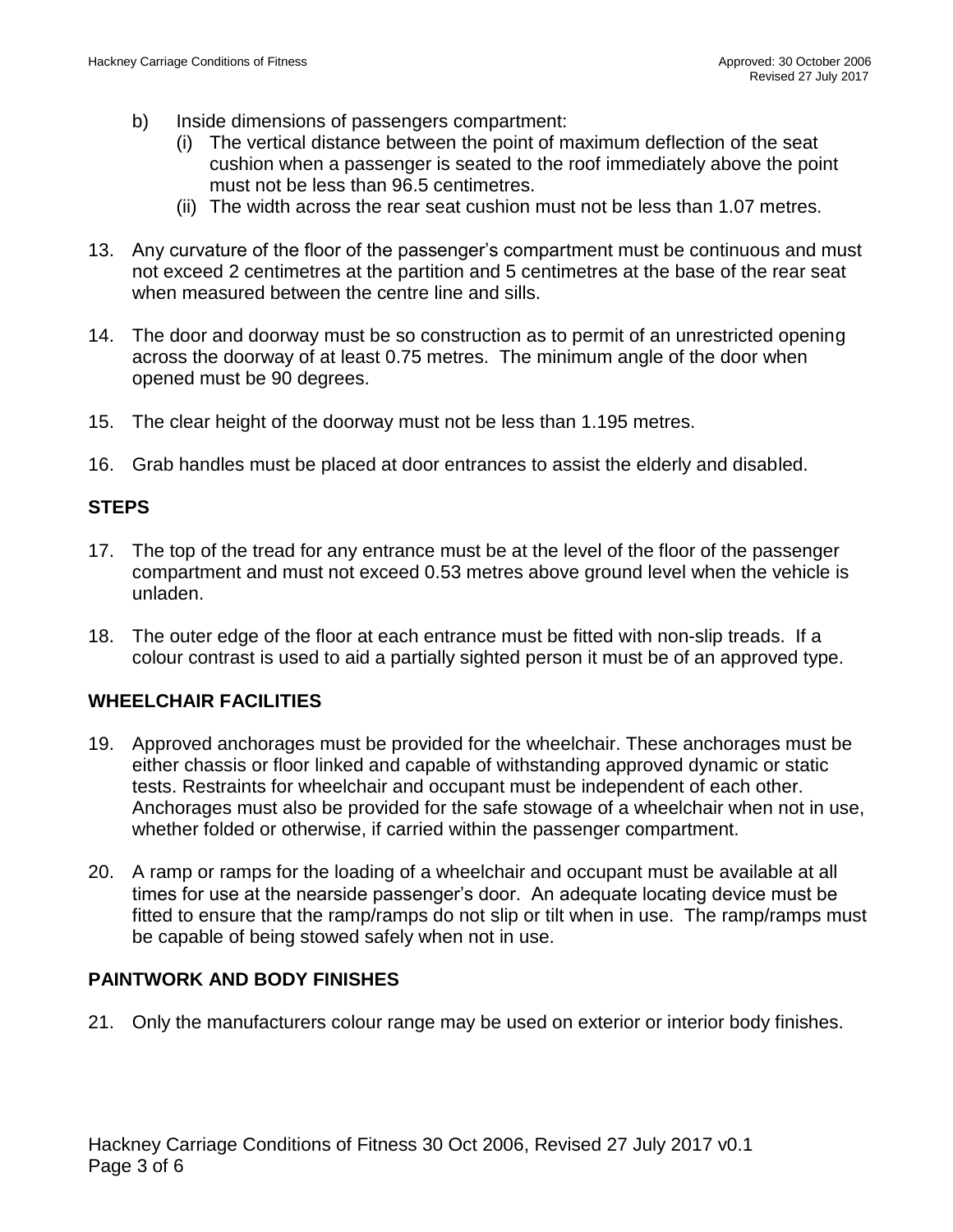## **PASSENGERS SEATS**

- 22. The measurements from the upholstery at the back to the front edge of the back seat must be at least 0.40 metres and for each adult person carried a minimum of 0.40 metres must be available when measured along the front parallel edge of the seat cushion.
- 23. The width of each front seat must not be less than 0.40 metres and such seats must be at least 0.355 metres when measured from the back to the front of the upholstery.
- 24. The vertical distance between the highest point of the undeflected seat cushion and the top of the floor covering must not be less than 0.355 metres.
- 25. Where seats are placed facing each other there must be a clear space of 0.48 metres between any part of the front of a seat and any part of any other seat which faces it. This measurement may be reduced to 0.435 metres provided adequate foot room is maintained at floor level. Where all seats are placed facing to the front of the vehicle there must be a clear space of at least 0.66 metres in front of every part of each seat squab.
- 26. Front seats must be so arranged as to rise automatically when not in use. They must be symmetrically placed and at least 0.04 metres apart. When not in use front seats must not obstruct doorways.
- 27. All forward and rearward facing seats must be fitted with suitable head restraints.
- 28. Suitable means must be provided to assist persons to rise from the rear seat with particular attention to the needs of the elderly and disabled.
- 29. Vehicles with sliding passenger doors must have an approved visible warning system at the rear of the vehicle to indicate to other vehicles that a door is open and that a passenger may be alighting.

## **PASSENGER COMPARTMENT**

- 30. Every cab must be provided with an approved means of communication between the passenger and the driver. When a sliding window is fitted at the rear of the drivers compartment, the maximum width of the opening must not exceed 11.5 centimetres.
- 31. Windows must be provided at the sides and at the rear.
- 32. Passenger door window must be capable of being opened easily by passengers when seated. The control for opening a door window must be easily identified so as not to be mistaken for any other control.
- 33. An adequate heating and ventilation system must be fitted for the driver and passengers and means provided for independent control by the driver and passengers.

Hackney Carriage Conditions of Fitness 30 Oct 2006, Revised 27 July 2017 v0.1 Page 4 of 6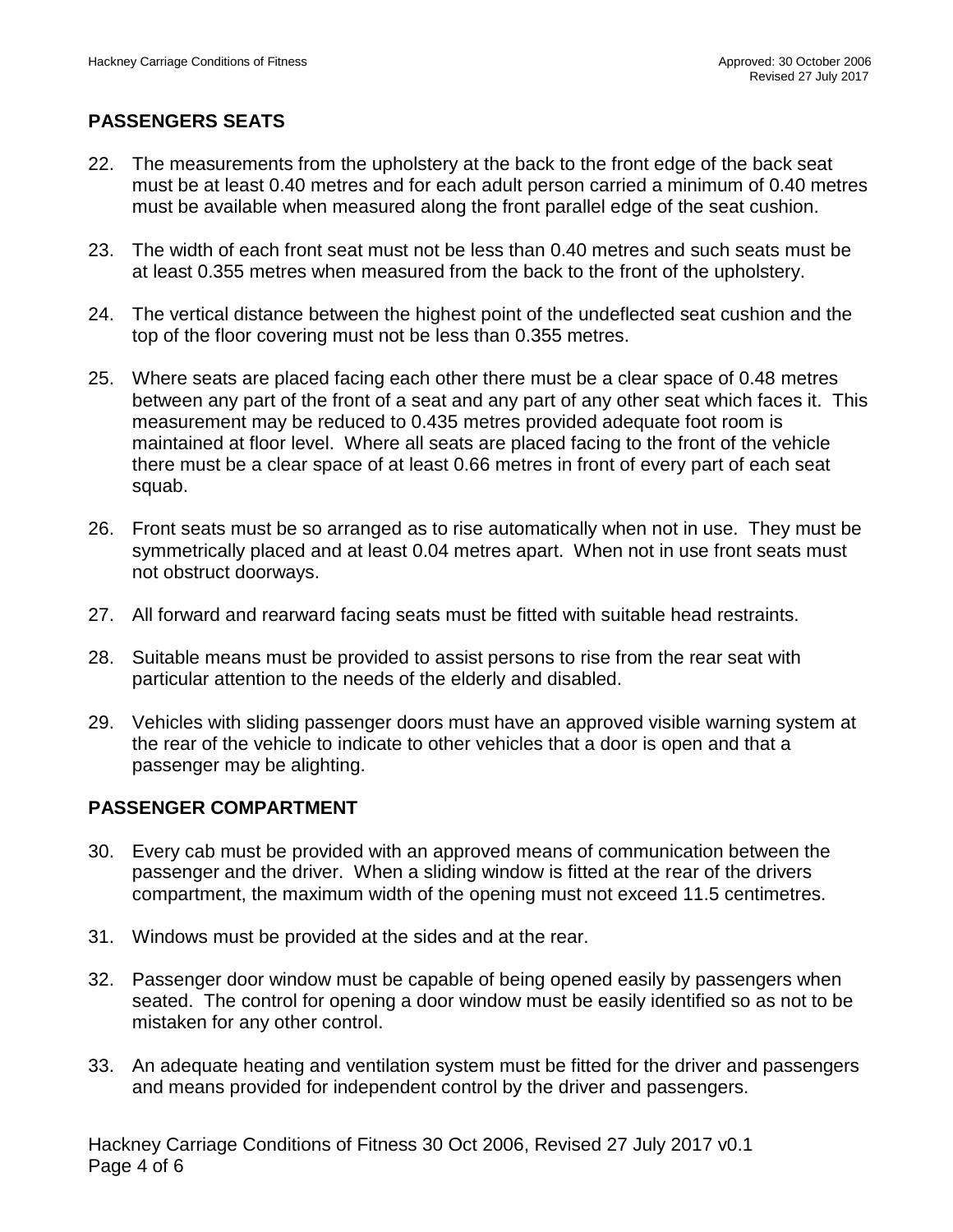- 34. Approved seatbelts must be fitted to all forward facing passenger seats.
- 35. The flooring of the passengers' compartment must be covered with non-slip material which can be easily cleaned.
- 36. The windscreen must be of a laminated construction and not be tinted. All other windows and glass must be of an approved safety type.
- 37. An approved type of automatic door locking device must be fitted to passenger doors. When the vehicle is stationary, the passenger doors must be capable of being readily opened from the inside and outside the vehicle by one operation of the latch mechanism. The interior door handle must be easily identified so as not to be mistaken for any other control.

### **FARE TABLE AND NUMBER PLATE**

38. A frame must be provided for the Fare Table and interior number plate and fitted in an approved position. The words "The number of this cab is" are to be shown above the position for the interior number plate.

### **TAXIMETER**

39. A taximeter of an approved type must be fitted in an approved position.

### **"TAXI" SIGNS**

40. A "Taxi" sign of approved pattern, clearly visible both by day and by night when the cab is not hired, must be fitted.

### **RADIO APPARATUS**

- 41. Where apparatus for the operation of a two-way radio system is fitted to a cab, no part of the apparatus may be fixed in the passenger's compartment or in the rear boot compartment if LPG tanks or equipment are situated therein.
- 42. Any other radio equipment either in the passenger or driver compartment, must be approved.

### **FITTINGS**

43. No fittings other than those approved may be attached to or carried upon the inside or outside of the cab

## **VEHICLE AGE**

44. At the time a vehicle is first presented for licensing by Leicester City Council, it must be no more that five years old, based on the date is was first registered,

Hackney Carriage Conditions of Fitness 30 Oct 2006, Revised 27 July 2017 v0.1 Page 5 of 6